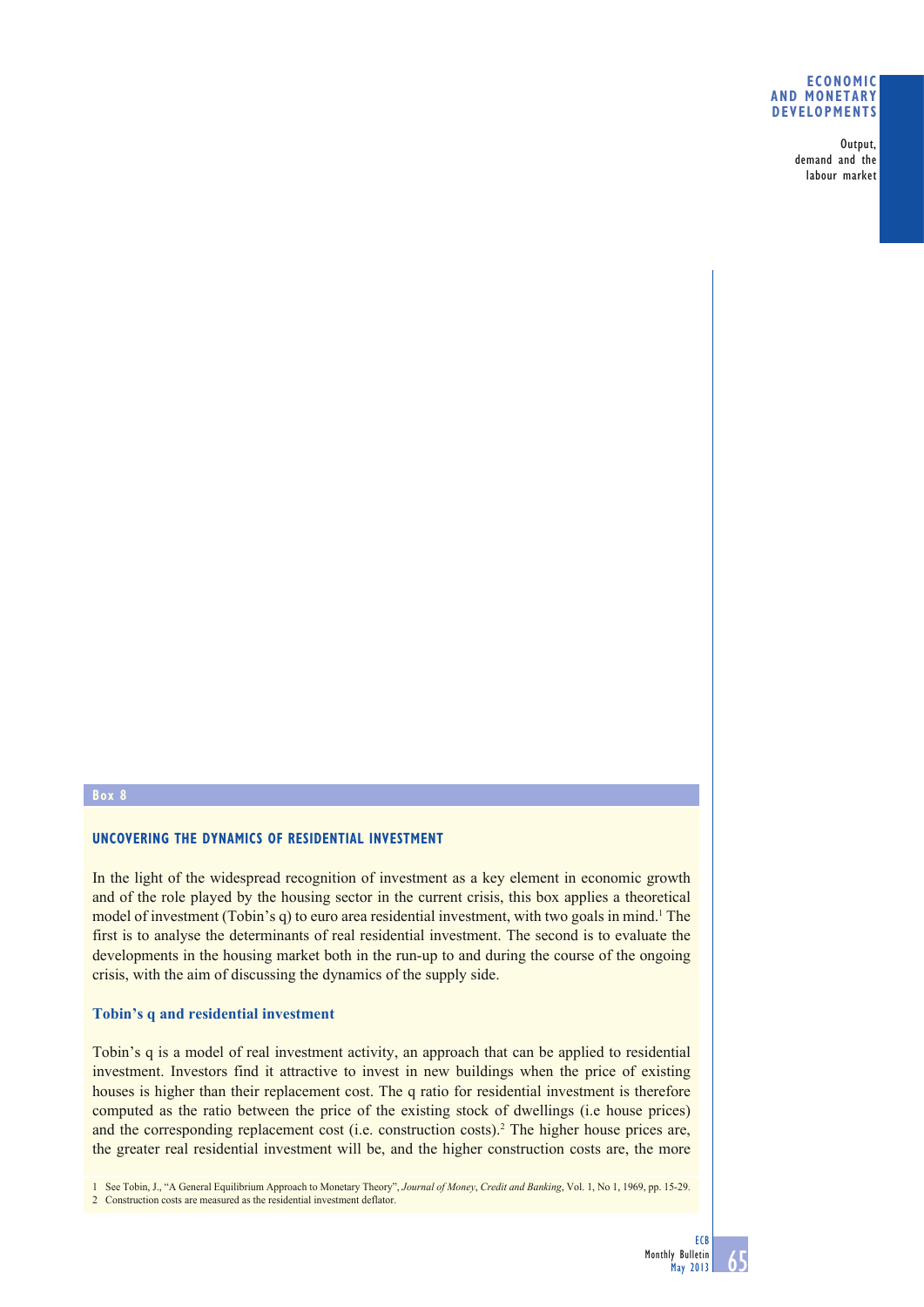expensive it is for investors to replace the existing stock of dwellings and the lower residential investment will be. Clearly, market frictions, such as a lack of transparency and land available for construction, time-consuming institutional procedures for granting building permits, and the time between starting and finishing a new building, may imply a slow adjustment of real residential investment to house price and construction cost movements.

Real residential investment and the house price to construction cost ratio (the q ratio) for the euro area as a whole are shown in Chart A. In the years preceding the crisis, with the exception of the period from 2000 to 2002, the positive co-movement between the two series supports the validity of Tobin's q. Following the outbreak of the crisis, when house price dynamics reversed, the q ratio and real residential investment both declined but showed a weaker correlation.

A log-linear regression model relating real residential investment to fundamentals (i.e. house prices, construction costs and the cost of capital) shows that, in the years preceding the crisis, investment activity for the euro area as a whole was higher than its equilibrium level (see Chart B). This suggests that construction was excessive and led to an over-supply of residential properties. This situation has also affected the development of house prices and real residential investment in recent years. The need to absorb an excess of dwellings has weighed negatively on house prices and, therefore, real residential investment activity has plummeted to levels even lower than that suggested by the model.



66

ECB Monthly Bulletin May 2013



**Chart B Real residential investment and its fundamental level as implied by the empirical model**



Sources: Eurostat and ECB calculations.

Notes: Exhostal and ECD calculations. relating real residential investment to house prices, construction costs (i.e. the residential investment deflator) and the cost of capital (proxied by the ten-year government bond yield). The latter two components represent the replacement cost of the existing dwellings. The model is specified in logarithms and estimated over the period from the first quarter of 1995 to the fourth quarter of 2012.